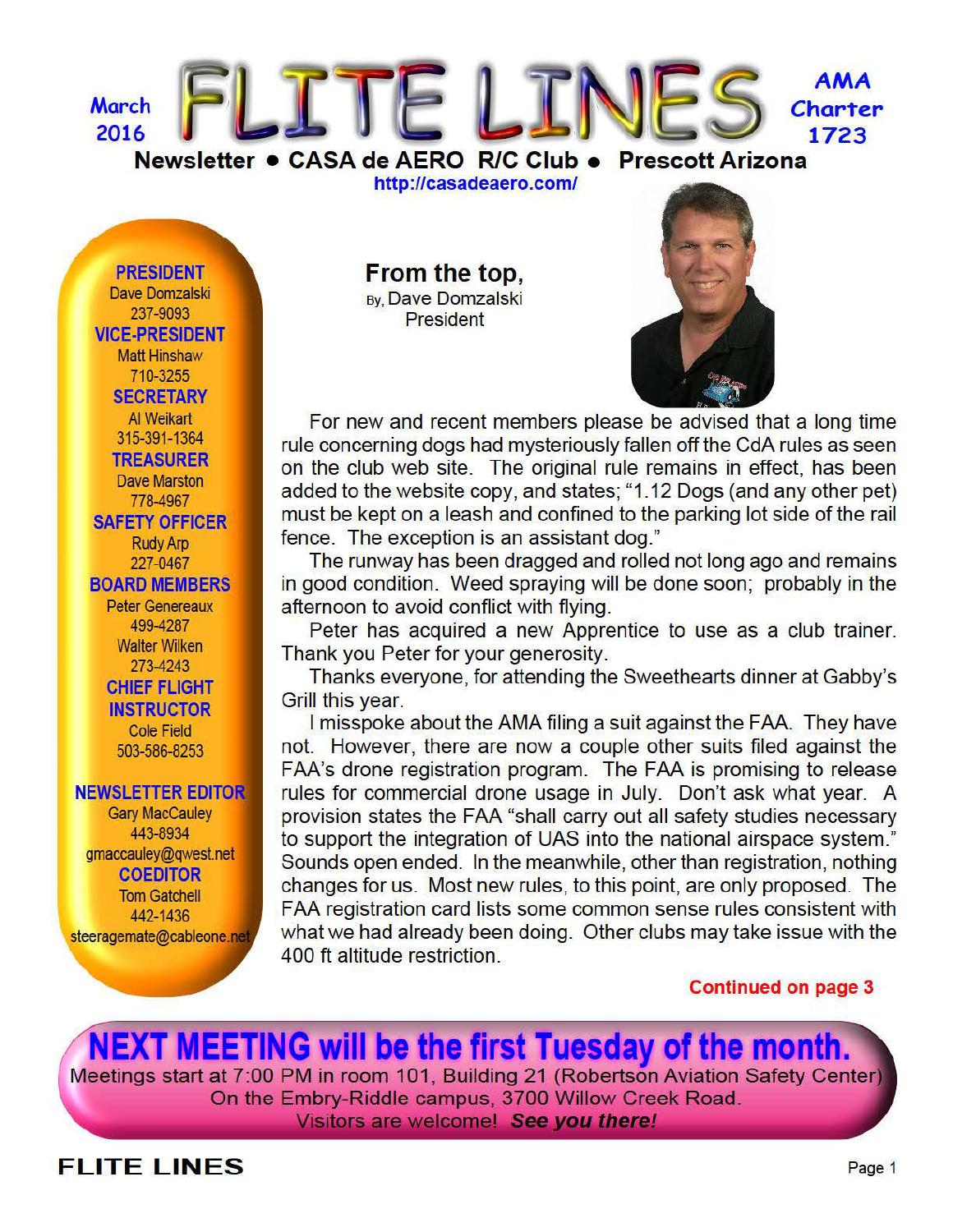## **Casa de Aero General Membership Meeting February 2, 2016**

#### **Attendance:**

**General Members:** Rudy Arp, Don Broadston, Donald Cox, David Domzalski, Walter Findlay, Tom Gatchell, Peter Genereaux, Bob Herod, Vince Herod, Gerald Lang, Shel Leibach, Al Marello, Dave Marston, Jim McDonald, Robert Olsen, Adam Sanders, Jim Sanders, Gary Swigart, Al Weikart, and Scott Wemple.

## **General Visitors:** Patrick Lang

**ERAU Members:** Cole Field

**ERAU Visitors:** Travis Walker, Michael Roznick, Thomas Kar, Keith Zimmerman, Simon Zeminer.

President Dave Domzalski called the meeting to order at 7:03 p.m. with the Pledge of Allegiance by the club members.

**President's Report and New Business (Dave Domzalski):**

Introduced visitors – Travis Walker, freshman, Keith Zimmerman, Patrick Lang,

New members – Don Cox received his badge and hat

Gene Tomek replaced the bad board in the foot bridge.

#### **Vice President's Report (Matt Hinshaw):** Not present

Sweetheart Dinner Tuesday Feb 9th 5:30 – 7:00 at Gabby's Grill in PV.

#### **Safety Report (Rudy Arp):**

Safety, etiquette, etc has been good, but we seem to have a high number of fly aways. Rudy suggests using full range receivers, not park flier receivers. Seems to be on takeoff out to the right. Please do range checks.

Gary Swigart recommends not buying the A-10. There have been several issues with them.

Foam airplanes will change trim in cold weather.

Setting up fail safe will cause the airplane to lose power on loss of signal. Result is a crash rather than a fly away.

**Flight Instruction (Cole Field):** No new news

For training, we are testing two new Saturn Tech 1 trainers.

**Treasurer's Report (Dave Marston):** The checking account balance is \$3717. **Secretary's Report (Al Weikart):**

Currently we have 83 members. But there will be attrition.

AMA membership compliance is relatively good, but many need to renew with the club.

Peter conducted the 50/50 raffle – \$25 won by Al Weikart

#### **Upcoming Dates:**

Come Fly with Us is Saturday, February 13th 9:00-11:00

Indoor Flying – Sunday, Feb 28, 3:00 – 4:30.

The Florence event. The notice was sent to all members with email addresses.

Electrofly  $-26$ , 27, 28 at Mesa.

FAA Drone Registration: Deadline is the 19th of this month. AMA is unsuccessful with using their system. There is not a solution found yet for non-computer users. Registration is for the owner not the aircraft.

#### **Show and Tell:**

Michael Roznick – Showed his free wing F14. Twin ducted fan. It requires numerous mixes in the transmitter. When the wing is back, the aileron must be disabled so it does not change the downwash on the trail. Flies with two 6 cell batteries.

Shel Leibach – His new ducted fan jet was sold as a kit only. Production stopped 2 years ago. Found this and bought it assembled. 90mm 4750 1600kV Pulls 87-90 amps. Shel put in a 100a ESC. Still going through it. Has not flown it yet. Single 6 cell 5000. F-100

Meeting adjourned at 7:55 PM.

Respectfully submitted by **Al Weikart.**

## **FLITE LINES** Page 2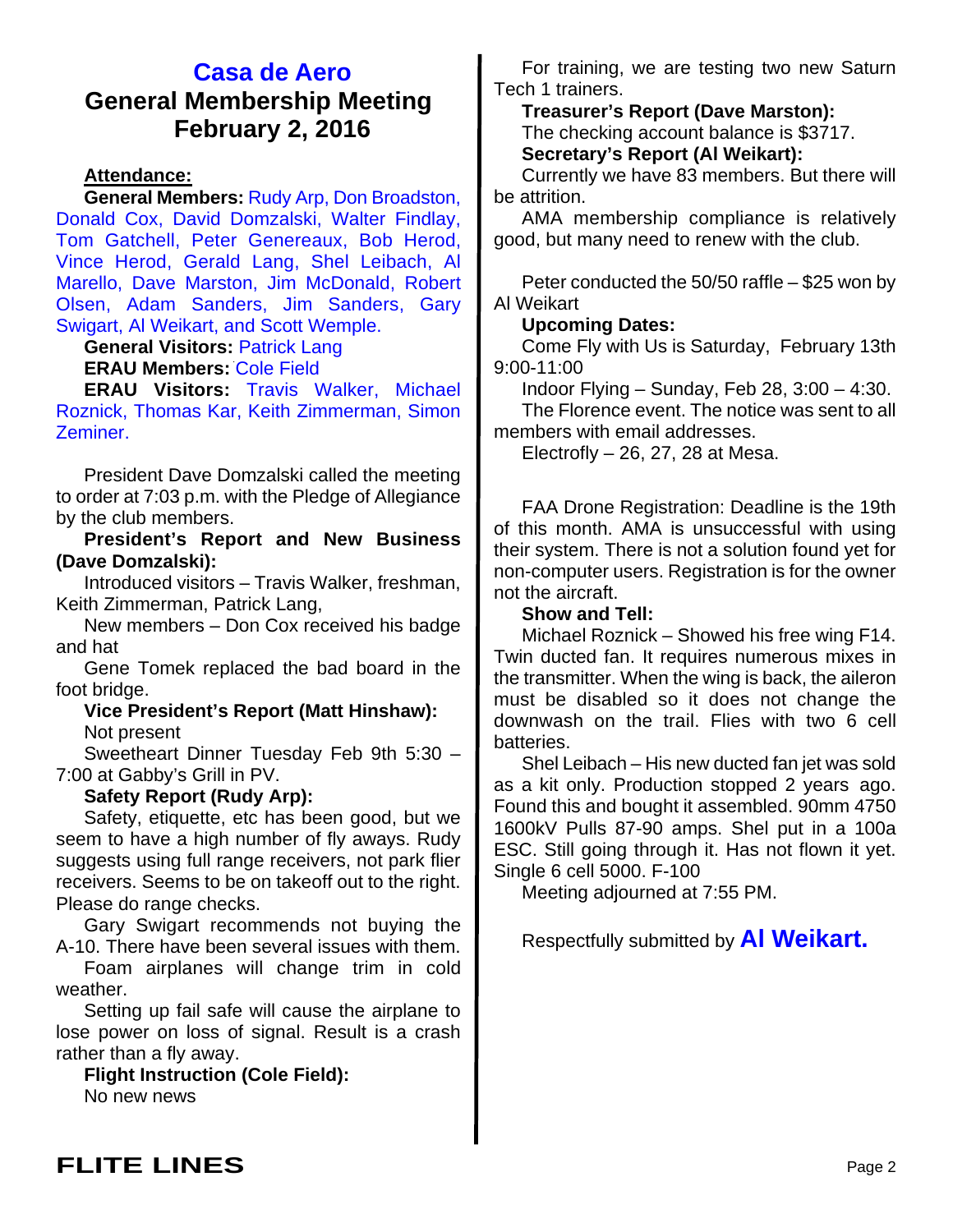### **Continued from page 1**

### **Coming Events:**

CFWU; 8-10 Mar 12th 8-10am

Indoor Flying; Probably none for March. The gym floor is being resurfaced and some other event is being planned for the last Sunday of the month.

Gunsmoke; March 18-20 US Scale Masters **Qualifier at Superstition Airpark** 





Still the best trainer ever.

Cole's 3D Machine.



**FLITE LINES** 

Page 3